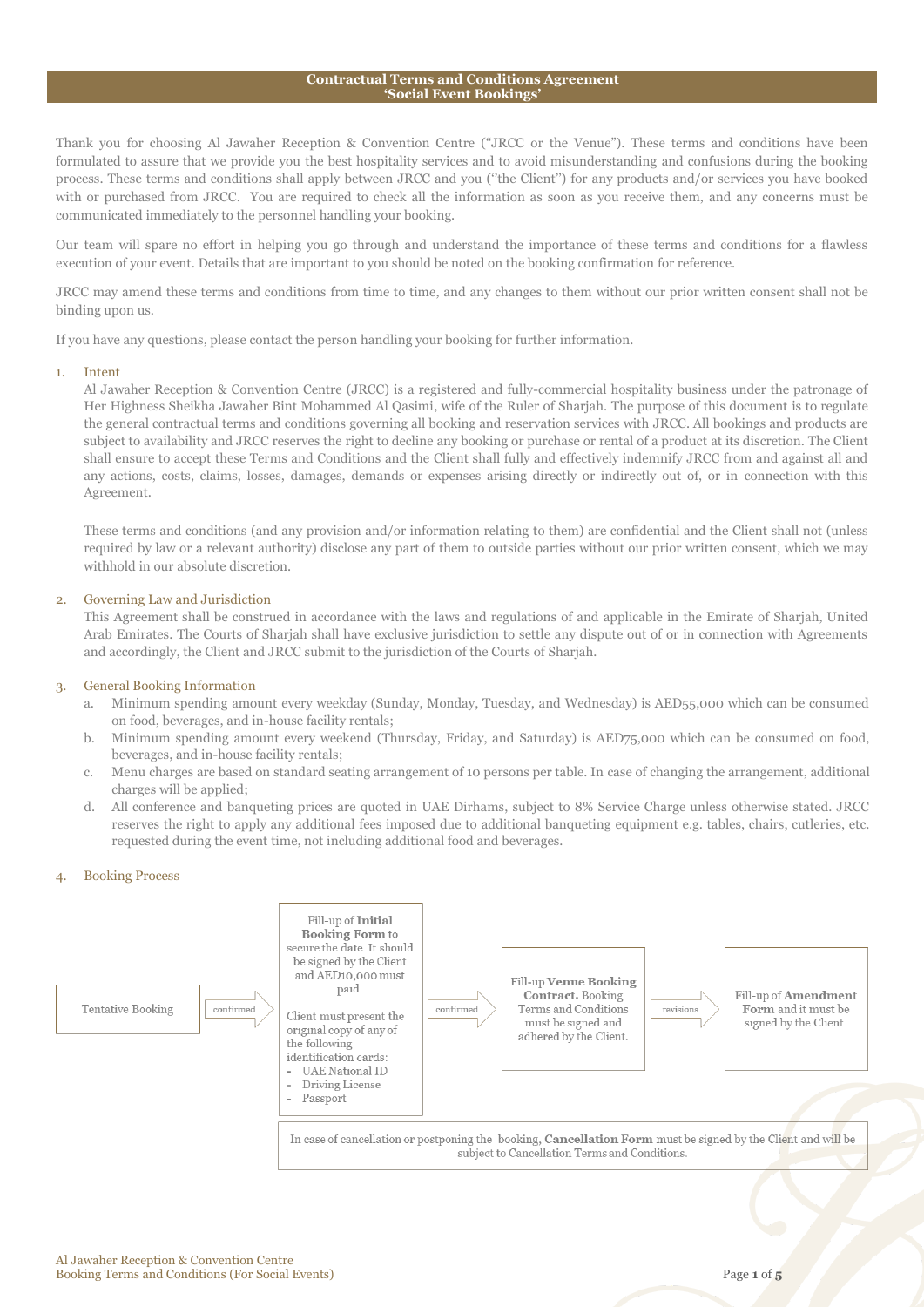# 5. Confirmation and Deposit

- a. All bookings are subject to acceptance by JRCC and confirmation of such acceptance will be done only by signing the written contract;
- b. JRCC will only accept written or electronic verifications and notifications relating to all the bookings inquiry, confirmation, amendments, and cancellations;
- c. Charges are based and quoted as per the guaranteed number of attendees and the corresponding requirements mentioned in the final contract;
- d. All prices are subject to revision by JRCC as at the time of quoting they are based on current costs. If a function is booked more than six (6) months in advance, the Venue reserves the right to reflect any rising costs by altering its prices. Any change in pricing will not exceed 10% of the quoted price;
- e. Bookings are deemed confirmed once a signed Initial Venue Booking Agreement and deposit have been received;
- f. In the event that any of the payments missed the deadline, JRCC has the right to cancel the booking and/or the Client will be charged a penalty of AED100 per day after the deadline, with the total penalty amount shall be included in the next due payment;
- g. Booking Contract and Banquet Event Order (BEO) must be finalized 30 days before the event date. Failure to do so, the Client will be charged a penalty of AED100 per day after the deadline which will have to be paid by the Client prior to the event date, otherwise, it be automatically deducted from the Insurance;
- h. If the Venue is required in advance for set-up prior to the event date, the Client shall be charged accordingly;
- i. All payments must be paid in Cash, Bank Transfer, or by Cheque addressed to 'Al Jawaher Reception & Convention Centre';
- j. In the event of paying by credit/debit cards, only VISA and MASTERCARD are accepted and the maximum limit is AED25, 000 of the total bill.

| <b>Payment Terms</b>                      |                                                  |                        |                                                                                                                                                                                                                                                                                                                                                                                                                                   |  |  |  |
|-------------------------------------------|--------------------------------------------------|------------------------|-----------------------------------------------------------------------------------------------------------------------------------------------------------------------------------------------------------------------------------------------------------------------------------------------------------------------------------------------------------------------------------------------------------------------------------|--|--|--|
| <b>Terms</b>                              | <b>Deadline</b>                                  | Amount                 | <b>Notes</b>                                                                                                                                                                                                                                                                                                                                                                                                                      |  |  |  |
| Initial deposit for<br>tentative bookings | 121 days and above<br>prior to the event<br>date | AED <sub>10</sub> ,000 | For confirmed bookings, this deposit will be deducted from<br>$\overline{\phantom{a}}$<br>the total bill:<br>This deposit can only be refunded if the booking is cancelled<br>-<br>or postponed 121 days and above prior to the event date<br>If the event is cancelled or postponed less than 120 days<br>$\overline{\phantom{a}}$<br>before the event date, then this deposit is considered non-<br>refundable or transferrable |  |  |  |
| 1st Advance Payment                       | 91-120 days before<br>the event date             | 40% of the total bill  |                                                                                                                                                                                                                                                                                                                                                                                                                                   |  |  |  |
| 2 <sup>nd</sup> Payment                   | 30-90 days before the<br>event date              | 60% of the total bill  | Additional orders that are not included in the final Booking<br>Contract shall be included in the Final Payment                                                                                                                                                                                                                                                                                                                   |  |  |  |

## 6. Insurance

a. An appropriate insurance coverage amount should be obtained by the Client to indemnify the Venue against any damages that might arise as a consequence of this event. The Client shall pay an insurance rate of AED5,000 to JRCC upon booking confirmation. This deposit is refundable if there are no records of damages after the event. Insurance will be refunded to the Client two weeks after the event date, every Monday and Wednesday from 10:00am – 4:00pm. JRCC shall notify the Client when the Insurance Deposit is ready for collection.

## 7. Booking Amendments

- a. Bookings cannot be amended unless agreed between authorized representative of JRCC and the Client and by signing the Booking Amendment Agreement;
- b. All changes in hall set-up and F&B requirements are subject to availability of a suitable alternative and will be accepted no later than 2 weeks prior to the event date. Once the booking is confirmed, the Client shall not be allowed to reduce the total guaranteed number of guests. However, request for additional guests shall be accepted provided 2 weeks advance notice is given and the Client shall be charged accordingly;
- c. JRCC will only cater to the confirmed guaranteed number of guests mentioned in the Booking Contract. Catering to last minute additional attendees is subject to the availability of the food which will be confirmed only after catering to the specified guaranteed number of guests. The Client shall be charged as per the selected menu amount for every additional guest;
- d. In the unlikely event that it becomes necessary to change a booking, in total or in part, JRCC will inform the Client of the possibilities and choices. The Client then will have the choice of:
	- Accepting the changed arrangements
	- Purchasing another booking with JRCC and paying or receiving a refund in respect of any differences
	- Cancelling the booking and receiving a refund of payments made subject to the cancellation policies

## 8. Cancellation and Postponement Policies

- a. Postponing or changing the date of the confirmed booking shall be considered as cancelled booking and will be subject to cancellation terms and conditions;
- b. In case of cancellation of bookings paid through Visa or MasterCard, an additional transaction Bank handling fee of 2.25% will be applied from the total amount paid;
- c. If any payment under these terms and conditions is overdue, then without prejudice to our other rights and remedies JRCC may cancel the Booking and/or may suspend the supply and/or deliveries of any other services being provided to the Client by JRCC;
- d. All cancellation/postponement notifications must be in writing by filling the Booking Cancellation Form provided and by the same person whose signature is on the last contract.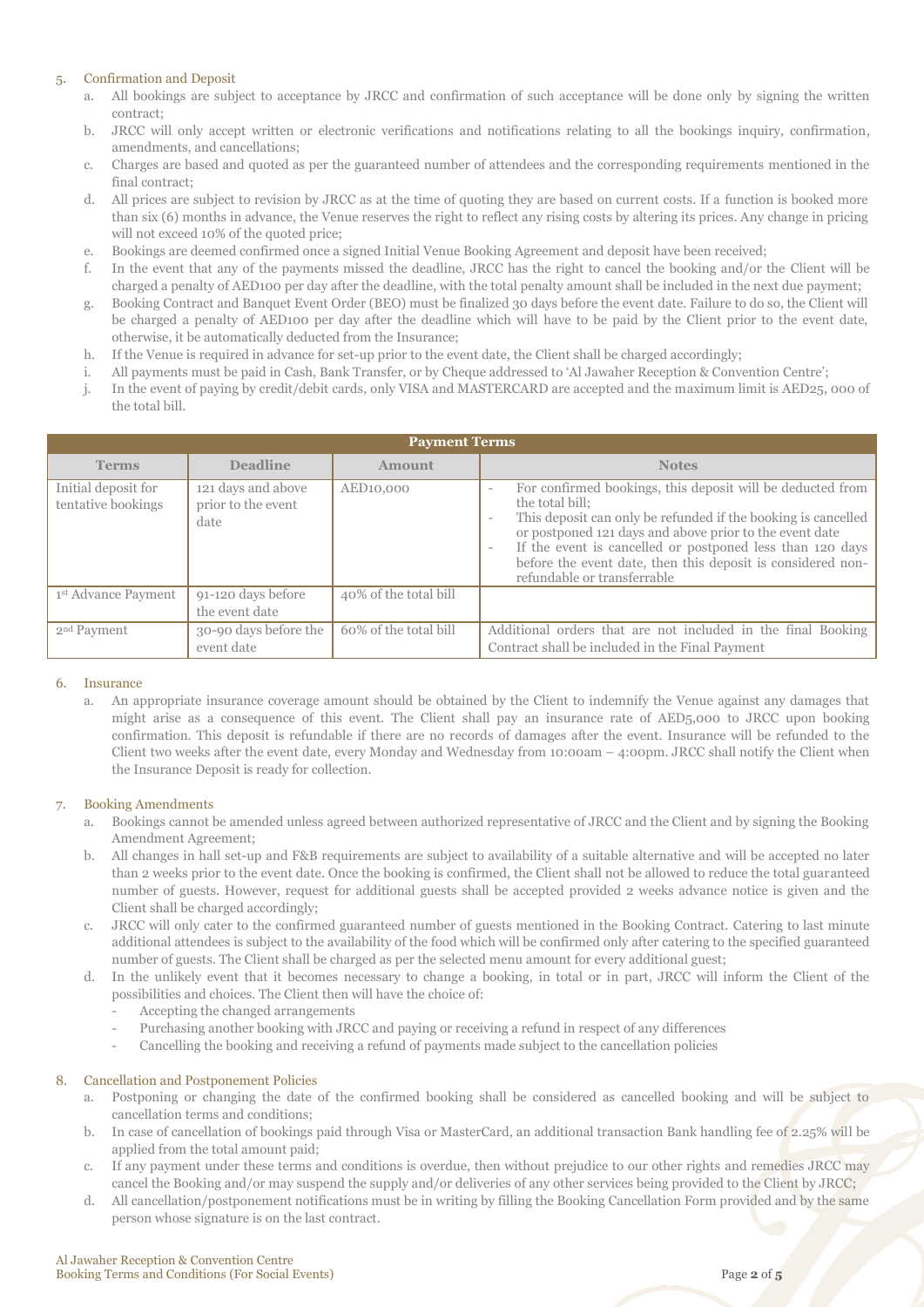| <b>Cancellation or Postponement of all Social Events such as</b><br>Wedding, Engagement, Private or Personal Parties, Private Gatherings, etc. |                                                                    |       |                                                                                                                                |                   |           |  |  |  |
|------------------------------------------------------------------------------------------------------------------------------------------------|--------------------------------------------------------------------|-------|--------------------------------------------------------------------------------------------------------------------------------|-------------------|-----------|--|--|--|
| Cause/Notice<br>$60-90$ days                                                                                                                   |                                                                    |       | Cancellation charges are based on the notice<br>period. Charge percentages will be calculated<br>from the total booking price. |                   |           |  |  |  |
|                                                                                                                                                |                                                                    |       | $30 - 59$<br>days                                                                                                              | $21 - 29$<br>days | 0-20 days |  |  |  |
| Divorce (Upon presenting a certified UAE court corresponding document)                                                                         |                                                                    |       | 25%                                                                                                                            | 50%               | 100%      |  |  |  |
| National Service of Groom (Upon presenting a certified UAE Military Department<br>Document)                                                    |                                                                    |       | 25%                                                                                                                            | 50%               | 100%      |  |  |  |
| Health Conditions: (Upon presenting                                                                                                            | Of Bride or Groom                                                  | $0\%$ | 25%                                                                                                                            | 50%               | 75%       |  |  |  |
| UAE MOH certified medical reports<br>stating a serious illness, including but not                                                              | Of Direct Family (Mother, Father,<br>Siblings)                     | $0\%$ | 25%                                                                                                                            | 50%               | 100%      |  |  |  |
| limited to: AIDS, Cancer of all kinds,<br>terminal<br>illnesses,<br>epidemic<br>and                                                            | Of 1 <sup>st</sup> Extended Family (Aunts, Uncles,<br>1st Cousins) | 10%   | 30%                                                                                                                            | 75%               | 100%      |  |  |  |
| diseases)                                                                                                                                      | Of 2 <sup>nd</sup> or more Extended Family                         | 20%   | 50%                                                                                                                            | 75%               | 100%      |  |  |  |
|                                                                                                                                                | Of Bride or Groom                                                  | $0\%$ | $0\%$                                                                                                                          | 25%               | 50%       |  |  |  |
| Death: (Upon presenting a<br>UAE<br>Preventive Medicine Department Death                                                                       | Of Direct Family (Mother, Father,<br>Siblings)                     | $0\%$ | 25%                                                                                                                            | 50%               | 75%       |  |  |  |
| Certificate)                                                                                                                                   | Of 1st Extended Family (Aunts, Uncles,<br>1 <sup>st</sup> Cousins) | 10%   | 25%                                                                                                                            | 75%               | 100%      |  |  |  |
|                                                                                                                                                | Of 2 <sup>nd</sup> or more Extended Family                         | 20%   | 50%                                                                                                                            | 85%               | 100%      |  |  |  |
| Others (Including failure to obtain required documents for any of the cases above)                                                             |                                                                    |       | 50%                                                                                                                            | 75%               | 100%      |  |  |  |

# 0. Catering

- a. Clients are not allowed to bring food and beverages into the Venue unless the Client is granted an exceptional permission;
- b. However, subject to JRCC Management approval, Clients shall only be allowed to bring one type of traditional sweets and Arabic coffee and only after signing the Disclaimer Form. Additional sweets or celebratory cakes from outside that might be permitted by JRCC will be charged at AED5 per guest not including the service charge;
- c. JRCC reserves the right to refuse to serve or open any bottled beverages brought from outside without JRCC's prior approval. If in case the Client insists to bring and open any kinds of beverages, a standard Corkage Fee of AED30 applies for every 330ml to 550ml bottle of all kinds of beverages. Corkage Fee shall cover the service fee and glass rental and breakage;
- d. It is mandatory that External Caterers shall be aware of health and safety regulations; otherwise, they will not be permitted to serve during the event and the Disclaimer Form must be signed and agreed upon by both caterer and JRCC parties.

## 10. Client and Event Coordinator Information

- The Client who confirmed the booking is deemed to be the designated contact person for all other Clients named in such booking. These terms constitute the entire agreement between the Client and JRCC with respect to the subject matter thereof and supersede all prior agreements, representations and understandings of the parties, written or oral;
- b. The Client shall provide the contact information of the assigned person who knows all the details of the event whom JRCC can regularly coordinate with during the preparation period prior to the event date and on the actual day of the event. If in case the main coordinator will not be available, the Client shall notify JRCC and provide an alternative contact person;
- c. JRCC will only store and use the information the Client supplies to us for the purposes of carrying out our Contract with them and to collect valuable feedback about how satisfied you were with the services provided. If you do not wish to receive requests for your feedback, please let us know by emailing us at info@jrcc.ae; or call us on number +971 (0)6 598 3850.

## 11. Third Party Liability

- a. The Client is fully responsible of ensuring that all 3<sup>rd</sup> Party Suppliers hired for the event (Event Companies, Florists, Photographers, Videographers, DJs, Entertainers, etc.) are professional and will adhere to JRCC's contractors rules and regulations; and that a main contact person who is fluent in English and Arabic languages is chosen from the company to liaise with the JRCC event representative;
- b. In the event that any of the suppliers hired by the Client is not cooperating with JRCC's event representative or unable to comply with the Venue rules, JRCC has the right to take the necessary action with the company to ensure the security of its Clients, assets, and reputations;
- c. The Client shall communicate to the suppliers the JRCC Venue Use Terms and Conditions including the provision of Insurance and Security Deposit by contractor before entering JRCC premises;
- d. The Client shall make sure that the selected 3rd Party Suppliers are legitimate to work and enter JRCC premises. JRCC has the right to reject a company that is included in the 'Entry Ban List' even if it leads to Client's cancellation of contract with the 3rd Party Supplier;
- e. JRCC shall not be responsible for promises that the Supplier or their representatives may have made to the Client directly;
- f. JRCC reserves the right to take pictures of the hall set-up before, during, and after the event. Taken photos will not be used for advertising and promotional purposes, unless agreed by the Client;
- g. If the Client engages a band or other entertainment to perform at the event, it is the responsibility of the client to ensure that the performer complies with the requirements and sound levels. JRCC reserves the right to stop, suspend or adjust the level of sound from performers that is considered excessive;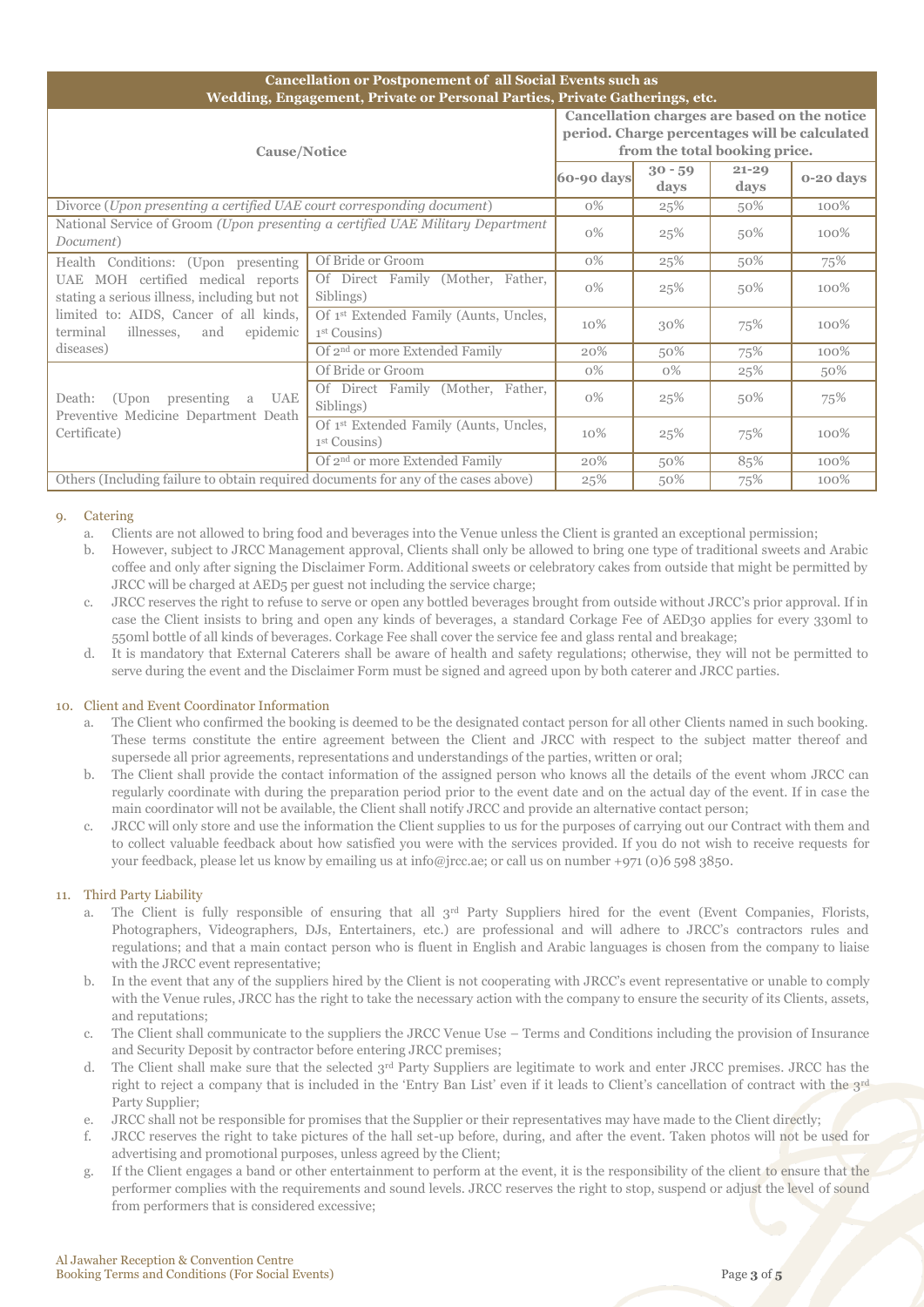# 12. Security

- a. JRCC Security reserves the right to stop the guests from entering the Venue if: the number of attendees has already exceeded the agreed guaranteed number of guests; and if it has already exceeded the maximum capacity of the booked Venue;
- b. For any additional or specific security requirements, it is the responsibility of the Client to discuss the security requirements with JRCC who shall subsequently arrange security assistance in accordance with the agreement of the Client. Expenses related to additional security are the responsibility of the Client and the Client will be duly advised of all related costs prior to the event;
- JRCC is not suitable for children's use; therefore, if the Client is hosting an event where children are invited, the Client will be liable for any damages caused by children allowed in. If the children are not desired to be there by the Client, our Security staff can assist in controlling their entry within a 3-day notice.

# 13. Item Loss and Damage Issues

- The Client will be financially liable for any damages or loss caused by the Client, their guests, and approved external caterer to the Venue, facilities, fixtures, furnishings, equipment, windows or surrounding property during the event. Any type of damages to JRCC property or loss of items during the event caused by the Client, its guests, and approved external caterer shall be billed to the Client for a minimum amount of AED5,000 and more depending on the degree of damage/s and amount of losses;
- b. Although all care is taken, JRCC does not accept responsibility for any loss or damage to a Client's property, including hire equipment, gifts or personal goods left prior, during or after a function;
- c. JRCC assumes no responsibility for items lost at events. All lost and found items are to be handed over to the Operations Manager during events. Clients or Guests should visit the Operations Manager office during the event to inquire about lost items. After the conclusion of the event, if the lost item is not retrieved, Clients or Guests may contact the Operations Department directly at +971 6 5983840 to inquire about the lost item;
- d. JRCC shall not be liable or responsible for Client's items while in accessible storage. It is understood that the Venue does not provide storage facilities and the Venue must be cleared right after the Event. Clients can keep their items at their own risk and JRCC shall have no liability for loss or damages on Client's materials;
- e. No items are to be nailed, screwed, stapled or adhered to the walls, doors, ceilings, equipment or any other surface;
- f. JRCC reserves the right to request the alteration of the set-up of any events to comply with fire, health and safety regulations; therefore, the Client must submit the event floor plan 15 days prior to the event date to avoid last minute changes;
- g. Fireworks, uncovered or unstable candles, rose guns, colored water, and perfume tables are not allowed inside the halls. Bukhoor will only be allowed inside the hall an hour prior to the food pick-up service. JRCC has the right to stop the usage of Bukhoor at any time;
- h. No confetti, rose petals, streamers, glitter or sprinkles may be thrown or used on the premises of JRCC. In the event of this occurring, a cleaning fee will be charged to the Client;
- i. JRCC has the right to refuse or cancel any bookings or functions that may damage JRCC reputation or affect its security and/or business operations;
- j. Generally, animals are not allowed at JRCC property. However, selected bookings that would require trained animals as part of the event will only be allowed outside JRCC building and will be subject to terms and conditions. JRCC management has the right to require the Client to remove the animal/s from JRCC property if the animal/s is out of control or poses a direct threat to the health and safety of others. JRCC shall provide the Client the current photos of the location in different angles where the animal/s will be placed as proof of the actual condition of the allocated area before handing it over to the Client. A Disclaimer Form must be signed by the Client for items that will be brought from outside which will clear JRCC from any incidents or damages caused by the 3rd Party suppliers.

## 14. Advertising and Branding

- a. Clients and associated entities must first obtain written permission from JRCC Management for using the name 'Al Jawaher Reception & Convention Centre' to broadcast, list or publicly announce an event scheduled to be held at the Venue. This includes the use of the above mentioned titles in press, radio, TV, electronically or otherwise published material made publicly available or otherwise listed;
- b. All signage in public and/or signage proposed to be erected anywhere within JRCC premises must have prior approval JRCC Management;
- c. Onsite branding displayed by the Client during the Event shall be removed or dismantled immediately right after the Event. If the Client failed to do so, JRCC has the right to discard all onsite branding items even without Client's permission;
- d. Usage of JRCC logo and official logos, photos and transparencies of companies holding their events at JRCC will be agreed only upon signing of a written permission between both parties;
- e. JRCC shall not be responsible for the dissemination of event photos or videos that were taken by the Client's guests or its contracted external suppliers;
- f. If the 3rd Party Supplier wishes to use JRCC name and likeness for advertising and promotional, then supplier must take written approval from JRCC Management before proceeding with the production for such advertising and promotional materials.

## 15. Venue Access and Function Duration

- a. The Venue is available for viewing by appointment only for suppliers/contractors arranged by the Client. Please contact JRCC Planning Team at +971 6 5983831 to arrange a suitable appointment time. Provisions for 2 site inspections are included in the Venue hire.
- b. Function set-up and preparations times are to be advised at the time of booking in order for access and lock-up of the Venue to be arranged;
- c. Access to the Venue is available from 8:00am on the day of the function and the Venue should be vacated by 7:00am the following day, unless prior arrangements have been made;
- d. All deliveries must be advised and pre-arranged through JRCC as the Venue is not accessible without prior notice. Please take note